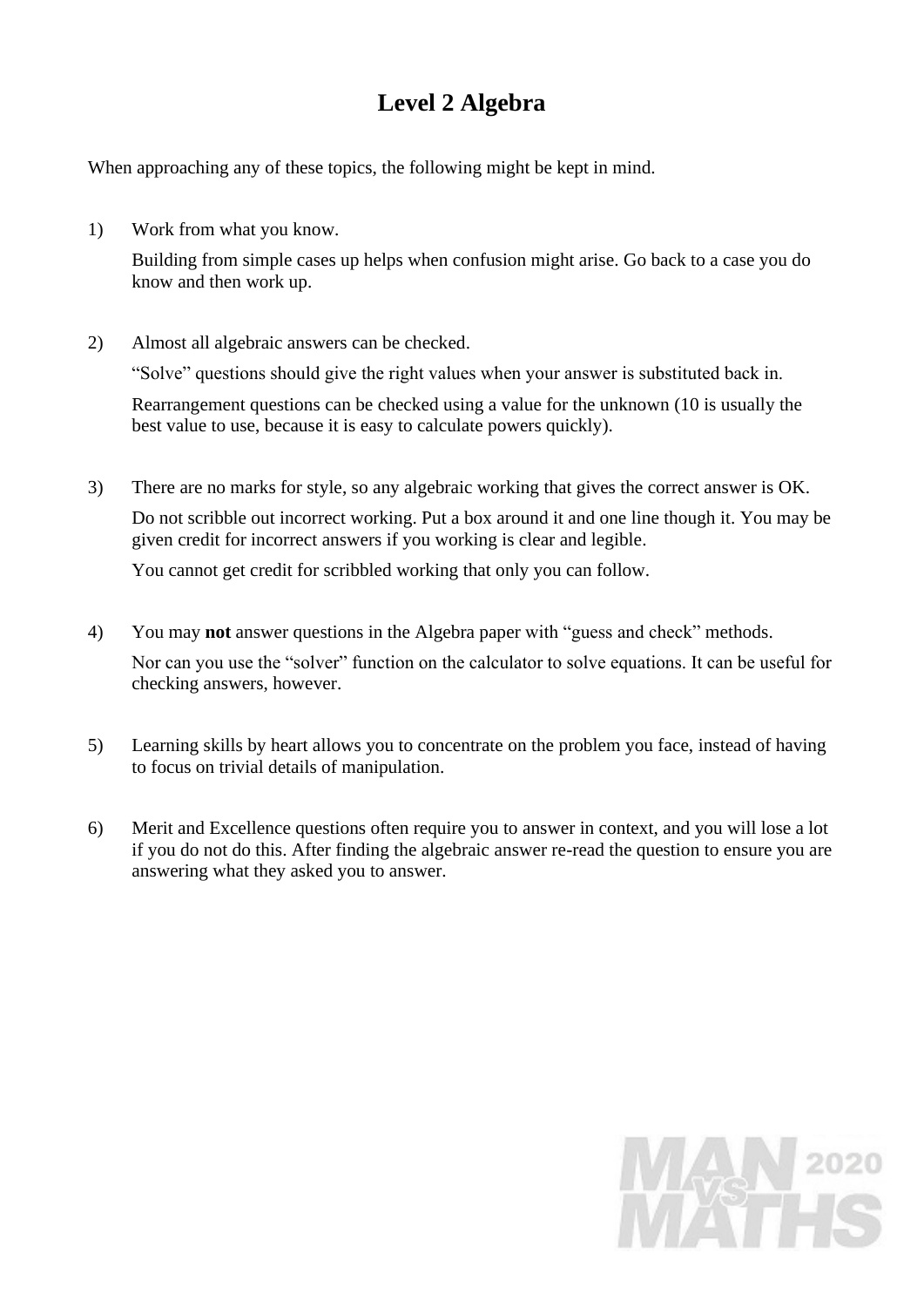## **Level 2 Algebraic Fractions**

For Achieved you should to be able to do the following:

1) Add algebraic fractions with different denominators:

A question will read: Simplify  $\frac{2x}{x}$  $\frac{2x}{y} + \frac{x}{y+1}$  $y + 1$ 

> and you have to give  $\frac{3xy + 2x}{x^2+2x}$  $\frac{xy+2x}{y^2+y}$ .

2) Separate out common factors and cancel them out:

A question will read: Simplify  $\frac{x^2+2x+1}{x^2+2x+1}$  $x^2-1$ 

and you have to give: 
$$
\frac{x+1}{x-1}
$$
.

Merit questions may involve more steps at Achieved level, but there are no further techniques required.

"Simplify" does not mean the answer will be a simple fraction, but that the answer should be in the form of a single fraction with all common factors cancelled out.

Algebraic fractions obey exactly the same rules as normal fractions. It is hard to answer algebraic fraction questions if you are not comfortable with basic fractions.

Any expression on the top line or bottom line of a fraction being effectively in brackets for the purposes of BEDMAS.

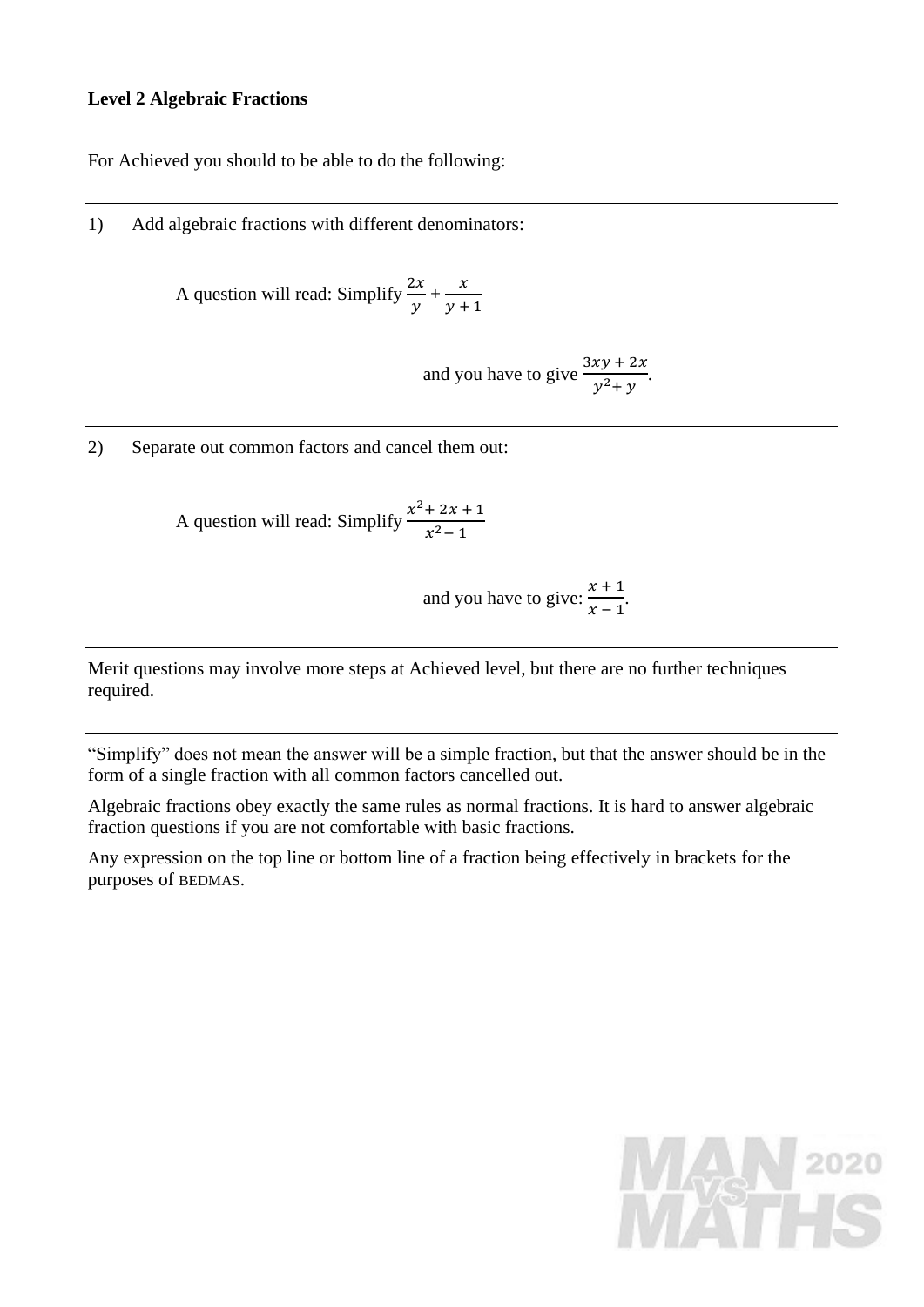## **Basics for Fractions**

Any number is converted to a fraction by putting it over 1.

$$
5x = \frac{5x}{1}
$$

 When two fractions are multiplied, the answer is found by multiplying the two numerators and multiplying the two denominators.

$$
\frac{a}{x} \times \frac{b}{y} = \frac{a \times b}{x \times y} = \frac{ab}{xy}
$$

 $\Theta$  The reverse is true, so you can separate out multiplication factors.

 $3x$  $\frac{3x}{4}$  =  $\frac{3 \times x}{4 \times 1}$  $\frac{3 \times x}{4 \times 1} = \frac{3}{4}$  $\frac{3}{4} \times \frac{x}{1}$  $\frac{x}{1}$  =  $\frac{3}{4}$  $\frac{3}{4}x$ 

 $\bullet$  The bottom line of a fraction can be changed by multiplying top and bottom by the same number. That number can also be an unknown.

$$
\frac{x}{y} = \frac{3 \times x}{3 \times y} = \frac{3x}{3y} \quad \text{and} \quad \frac{x}{y} = \frac{x \times x}{x \times y} = \frac{x^2}{xy}
$$

 $\bullet$  The reverse is true, so that a number (including unknowns) that appears on the top and bottom can be cancelled out.

$$
\frac{5x}{25} = \frac{5 \times x}{5 \times 5} = \frac{x}{5}
$$
 and 
$$
\frac{k^2 + 3k + 2}{4k + 4} = \frac{(k+2)(k+4)}{4(k+4)} = \frac{k+2}{4}
$$

*But you can only cancel out common multiplications, you cannot cancel out additions.*

 $x + 2$  $\frac{x+2}{x+3}$  cannot be simplified, as it has no common **multiplication** factors.

Dividing fractions is the same as multiplying by the inverse i.e. turned upside down.

3  $\frac{3}{x} \div \frac{4}{y}$  $\frac{4}{y}$  =  $\frac{3}{x}$  $\frac{3}{x} \times \frac{y}{4}$  $\frac{y}{4}$  and  $\frac{3}{x}$  $\frac{3}{x} \div 5$  =  $\frac{3}{x}$  $\frac{3}{x} \times \frac{1}{5}$ 5

 $\bullet$  If fractions have the same denominator, then you add them by adding the numerators while keeping the same denominator.

$$
\frac{y}{2x} + \frac{4}{2x} = \frac{y+4}{2x}
$$

 $\bullet$  The reverse is true – a fraction can be split into two fractions added together.

 $x + 4$  $\frac{+4}{5}$   $=\frac{x}{5}$  $\frac{x}{5} + \frac{4}{5}$ 5

 If fractions do not have the same denominators, then they must be converted so that they do have common denominators before you can add them.

$$
\frac{2}{x} + \frac{3}{y} = \frac{2y}{xy} + \frac{3x}{xy} = \frac{2y + 3x}{xy}
$$

Note: this is **not** "cross multiplying", which requires an equation, i.e. an = sign, to be valid.

 $\boldsymbol{a}$  $\boldsymbol{b}$ 

Negative signs should be moved from denominator to numerator. Two should be cancelled.

$$
\frac{a}{-b} = -\left(\frac{a}{b}\right) = \frac{-a}{b} \qquad \text{and} \qquad \frac{-a}{-b} =
$$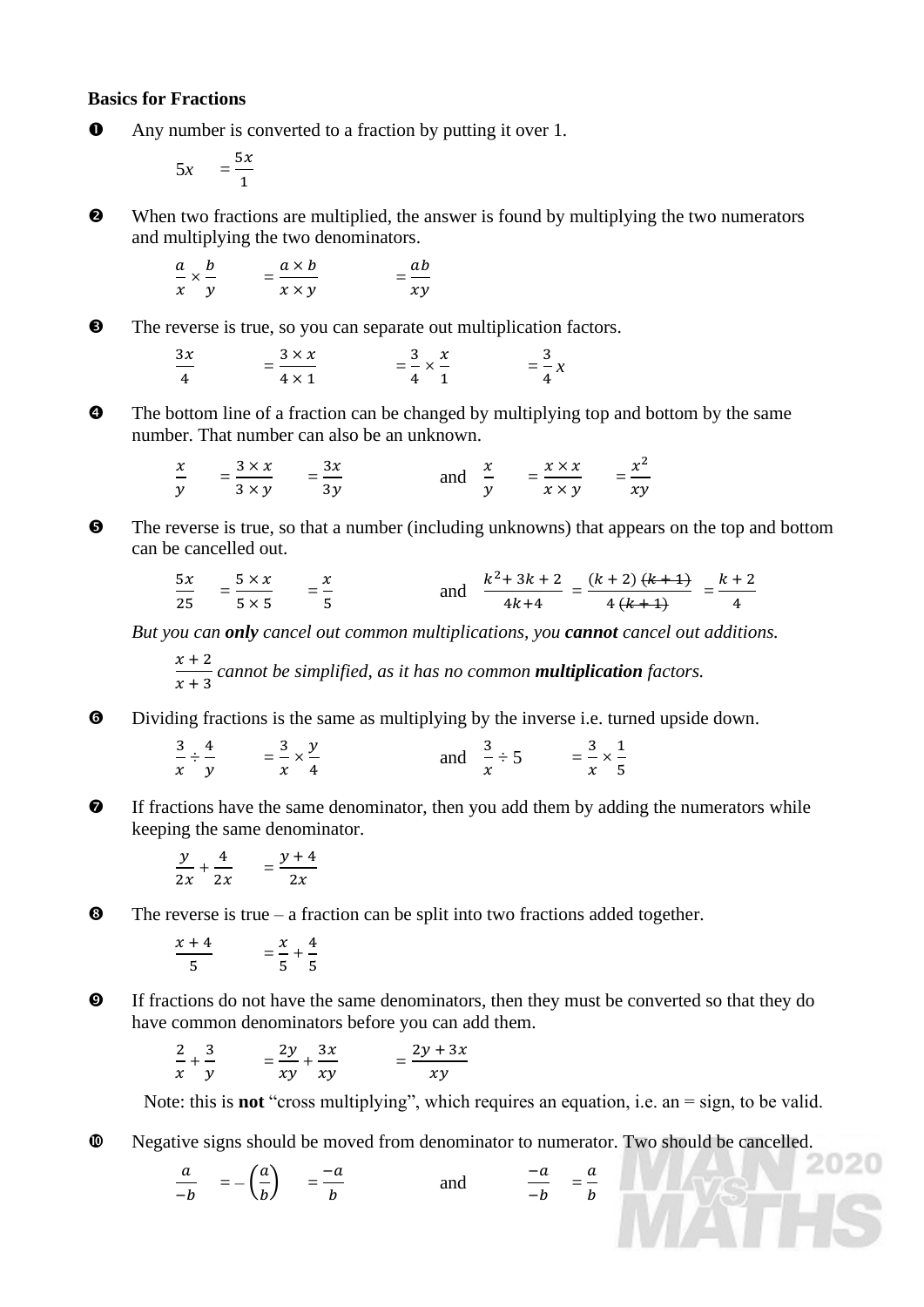# **Level 2 Power Laws**

For Achieved you should to be able to do the following:

1) Be able to simplify complex algebraic terms raised to a power, including square roots:

A question will read: Simplify  $\sqrt{25x^4y^6}$ 

and you have to give: =  $5x^2y^3$ 

2) Simplify complex expressions involving variables to various powers by cancelling: A question will read: Simplify  $\frac{(3x^3)^2}{40x^4}$  $18x^4$ 

> and you have to give:  $=$   $\frac{x^2}{2}$ 2

Merit does not involve any different skills, but could have more difficult fractional powers than  $\frac{1}{2}$ .

Answers are best given as fractions with positive powers, but decimals and negative powers are acceptable.

Questions with negative and fractional exponents are most common.

BEDMAS still applies, with any term under the line of a  $\sqrt{\text{sign}}$  being effectively in brackets.

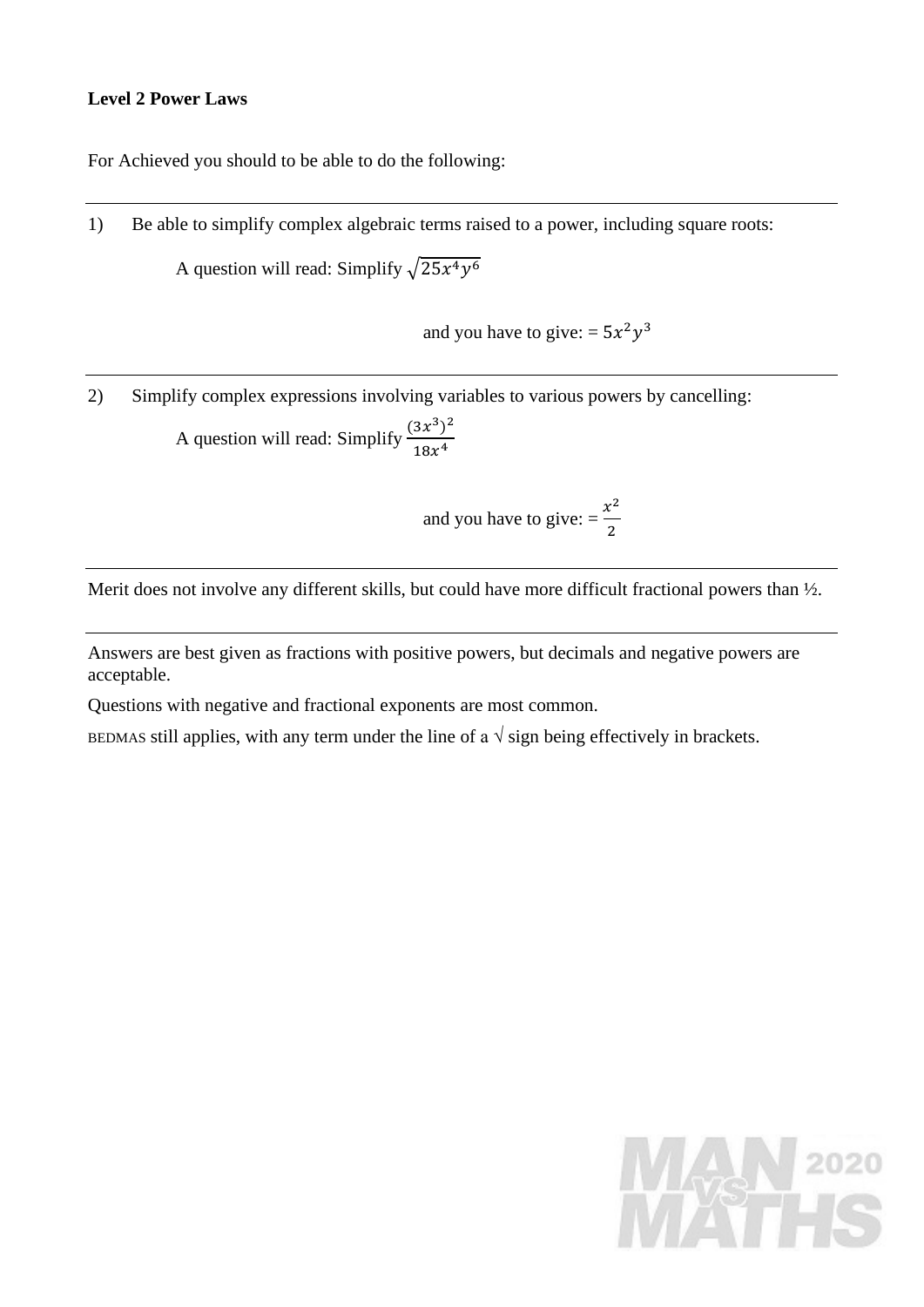## **Basic for Exponents**

Any variable can be written as itself to power 1.

 $x = x^1$ 

**2** Any variable to power 0 is equal to 1.

$$
x^0\quad = 1
$$

 $\bullet$  The square root of any number can be written as that power to exponent  $\frac{1}{2}$ .

$$
(16x^2)^{0.5} = \sqrt{16x^2}
$$

 Negative exponents are used to indicate a division by that exponent and **not** that the number is negative.

$$
x^{-2} = \frac{1}{x^2}
$$

A negative applied to a bracket means the whole bracket is on the bottom line.

$$
3(x + 2)(x + 1)^{-1} = \frac{3(x + 2)}{x + 1}
$$

When exponents are multiplied, the result is the variable to the sum of the two exponents.

$$
x^4 \times x^3 = x^{4+3} = x^7
$$

When exponents are divided the result is the first exponent minus the second.

$$
x^5 \div x^2 = x^{5-2} = x^3
$$
 and  $\frac{x^2}{x^4} = x^{2-4} = x^{-2}$  (or  $\frac{1}{x^2}$ )

Complex fractions should be divided into portions of each term, then simplified separately.

$$
\frac{6xy^3}{(3xy)^2} = \frac{6 x y^3}{9 x^2 y^2} = \frac{2 1 y}{3 x 1} = \frac{2y}{3x}
$$

When an exponent is itself raised by an exponent, the result is the product of the exponents.  
\n
$$
(x^3)^2 = x^{3 \times 2} = x^6
$$

This also applies to square roots (which are the same as an exponent to  $\frac{1}{2}$ ).

$$
\sqrt{x^8} = (x^8)^{\frac{1}{2}} = x^{8 \times \frac{1}{2}} = x^4
$$

When two numbers inside brackets are raised by an exponent, the result is each number is raised separately.

$$
(3xy^3)^2 = 3^2 y^2 (x^3)^2 = 9 x^2 y^6
$$

This also applies to square roots, which are the same as an exponent to  $\frac{1}{2}$ .

$$
\sqrt{9x^4} = \sqrt{9}\sqrt{x^4} = 3x^2
$$

And also applies to fractions as well.

$$
\left(\frac{2}{x^2}\right)^3 = \frac{2^3}{(x^2)^3} = \frac{8}{x^6}
$$

 Exponents can only be added if they are the same unknown raised to the same power. The power does not change.

$$
4y^2 + 3y^2 = 7y^2
$$
 but  $y^2 + y^3$  cannot be simplified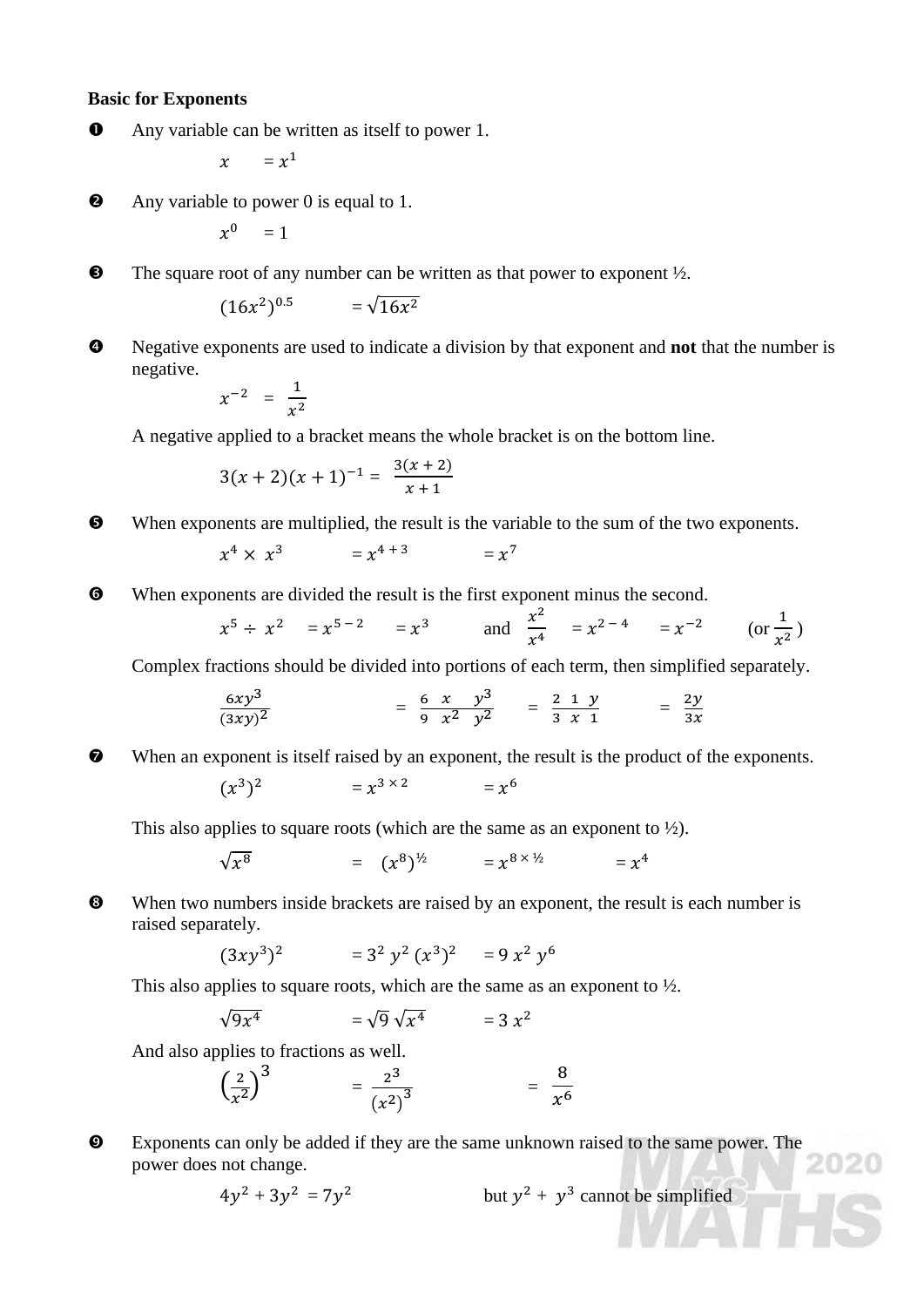# **Level 2 Expanding Expressions**

For Achieved you should to be able to do the following:

1) Expand complex expressions involving addition or subtraction of multiple terms:

A question will read: Expand and simplify  $4(3-2x) - 3(x-2)$ 

and you have to give:  $= 18 - 11x$ 

2) Expand complex expressions involving multiplication of three terms:

A question will read: Expand  $(x-2)(x-3)(x+1)$ 

and you have to give: =  $x^3 - 4x^2 + x + 6$ 

Merit does not require any further skills.

You must add like terms to fully simplify any expansion.

The questions will almost always have a double negative in them. Most mistakes with these questions is poor handling of the negatives.

The order in which you write your answers does not matter, although it is convention to write in decreasing order of the powers (i.e.  $ax^3 - bx^2 + cx + d$ )

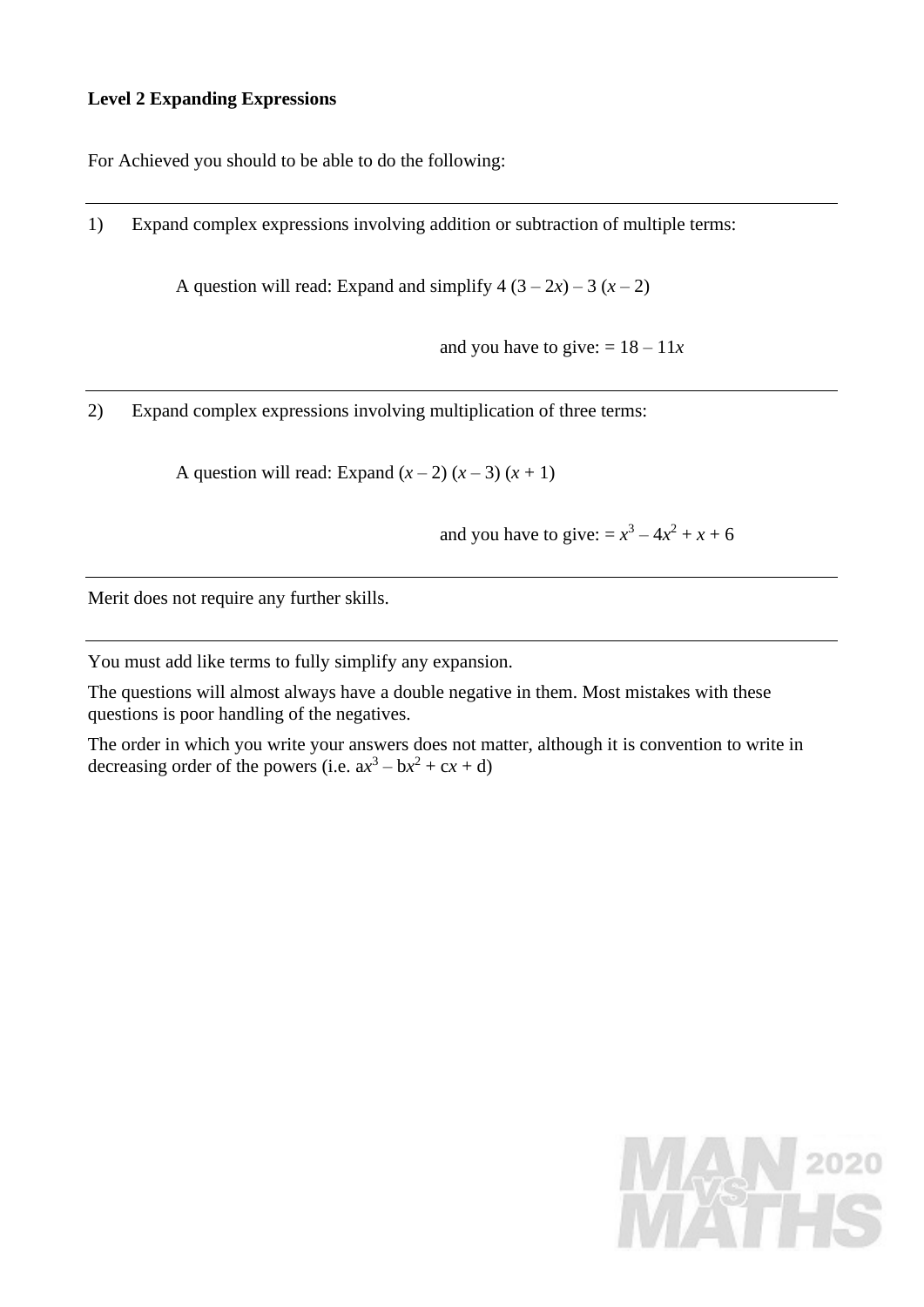#### **Basics for Expanding**

- A number or variable outside a set of brackets is multiplied by all of the contents of the bracket.
	- $4(3-2x) = 4 \times 3 + 4 \times -2x = 12 8x$
- Any negative sign outside the brackets is also multiplied into each interior term.

$$
4-x(a+b) = 4-ax-bx
$$

 $\bullet$  A negative sign by itself outside brackets is the same as multiplying by  $-1$ .

 $-(a-c) = -a+c$ 

 If two sets of brackets are multiplied together, then each term of the first set of brackets is multiplied by each term of the second set of brackets.

$$
(x + y + z) (a + b + c) = x (a + b + c) + y (a + b + c) + z (a + b + c)
$$
  
= xa + xb + xc + ya + yb + yc + za + zb + zc

 If a bracket is squared or cubed, then the whole of the bracket is multiplied by itself the appropriate number of times.

$$
(a + b)^3 = (a + b) (a + b) (a + b)
$$

Multiplication is commutative, so the order of brackets does not matter.

$$
(x + 1) (x + 5)
$$
 =  $(x + 5) (x + 1)$ 

 Multiplying three sets of brackets it is done by multiplying out one pair out first, then afterwards multiplying the result by the remaining one.

$$
(x + 1) (2x + 5) (x - 2) = (x + 1) (2x2 + x - 10)
$$
  
= x (2x<sup>2</sup> + x - 10) + 1 (2x<sup>2</sup> + x - 10) = 2x<sup>3</sup> + x<sup>2</sup> - 10x + 2x<sup>2</sup> + x - 10  
= 2x<sup>3</sup> + 3x<sup>2</sup> - 9x - 10

(*An answer can be checked by factorising the resulting terms on a graphics calculator, or by substituting in x = 10 and seeing if the answer is the same both ways.*)

Far fewer mistakes are made when students line up like terms in the  $2<sup>nd</sup>$  multiplication stage and don't try to shortcut the process.

| $(2x-3)(x-2)(x+2)$   | $=(2x^2-4x-3x+6)(x+2)$    |
|----------------------|---------------------------|
| $= x(2x^2 - 7x + 6)$ | $= 2x^3 - 7x^2 + 6x$      |
| $+2(2x^2-7x+6)$      | $+$ $4x^2-14x+12$         |
|                      | $= 2x^3 - 3x^2 - 8x + 12$ |

It does not matter which pair of brackets is done first, but it pays to leave the simplest bracket for last, preferably so that all the negatives are dealt with in the first stage (as in the example above).

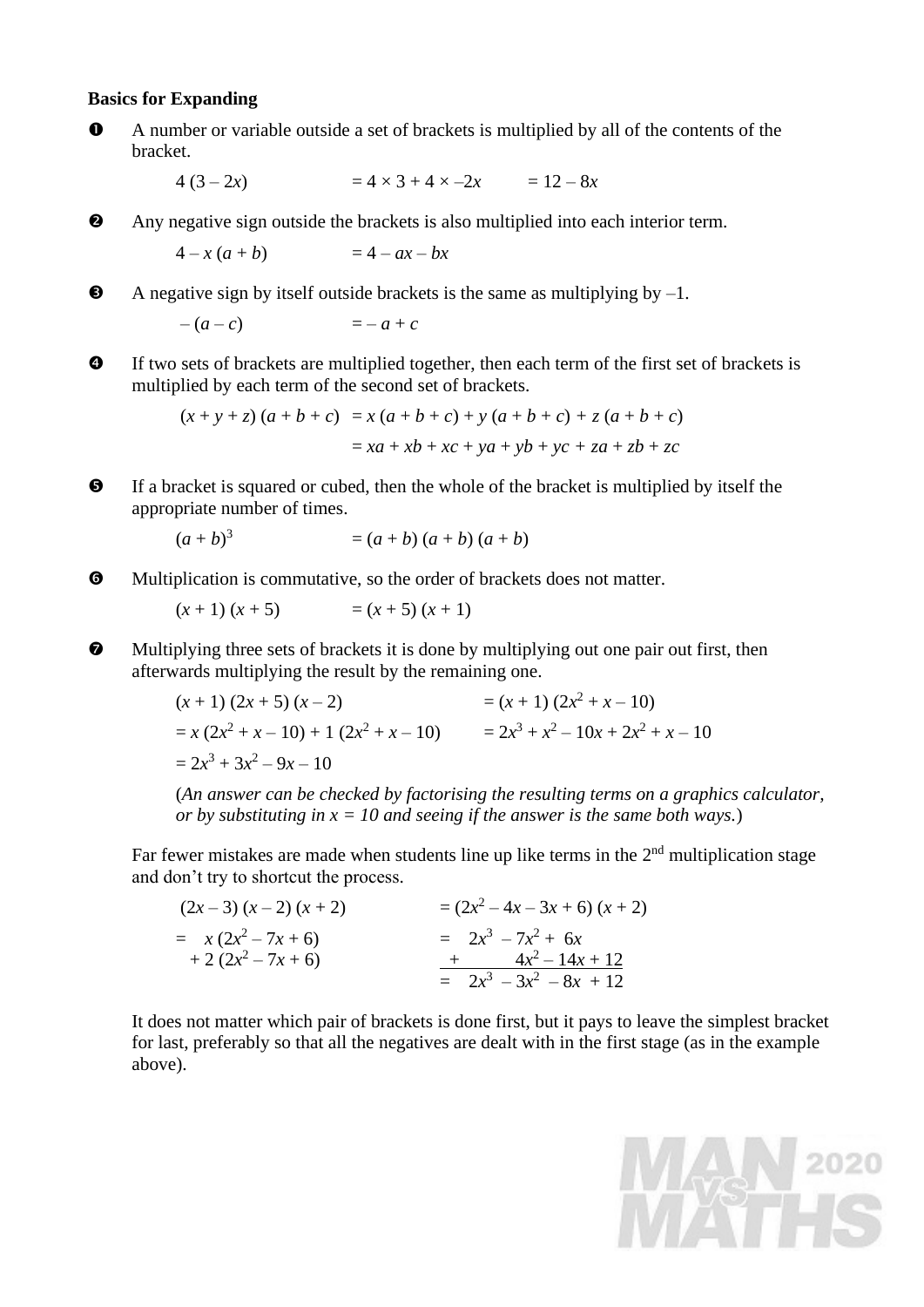## **Level 2 Factorising Expressions**

For Achieved you should to be able to do the following:

1) Factorise a quadratic with an  $x^2$  term greater than 1:

A question will read: Factorise  $2x^2 - 3x - 5$ 

and you have to give:  $=(2x-5)(x+1)$ 

2) Factorise a cubic or similar expression with a common factor that can be removed:

A question will read: Factorise  $3x^3 + 17x^2 + 10x$ 

and you have to give:  $= x (3x + 2)(x + 5)$ 

Merit does not require any further skills, although familiarity with two step factorisations might be expected.

As the questions usually have a negative in them, it is easy to make a mistake and put the negative in the wrong brackets. It pays to multiply out your answer in order to check it.

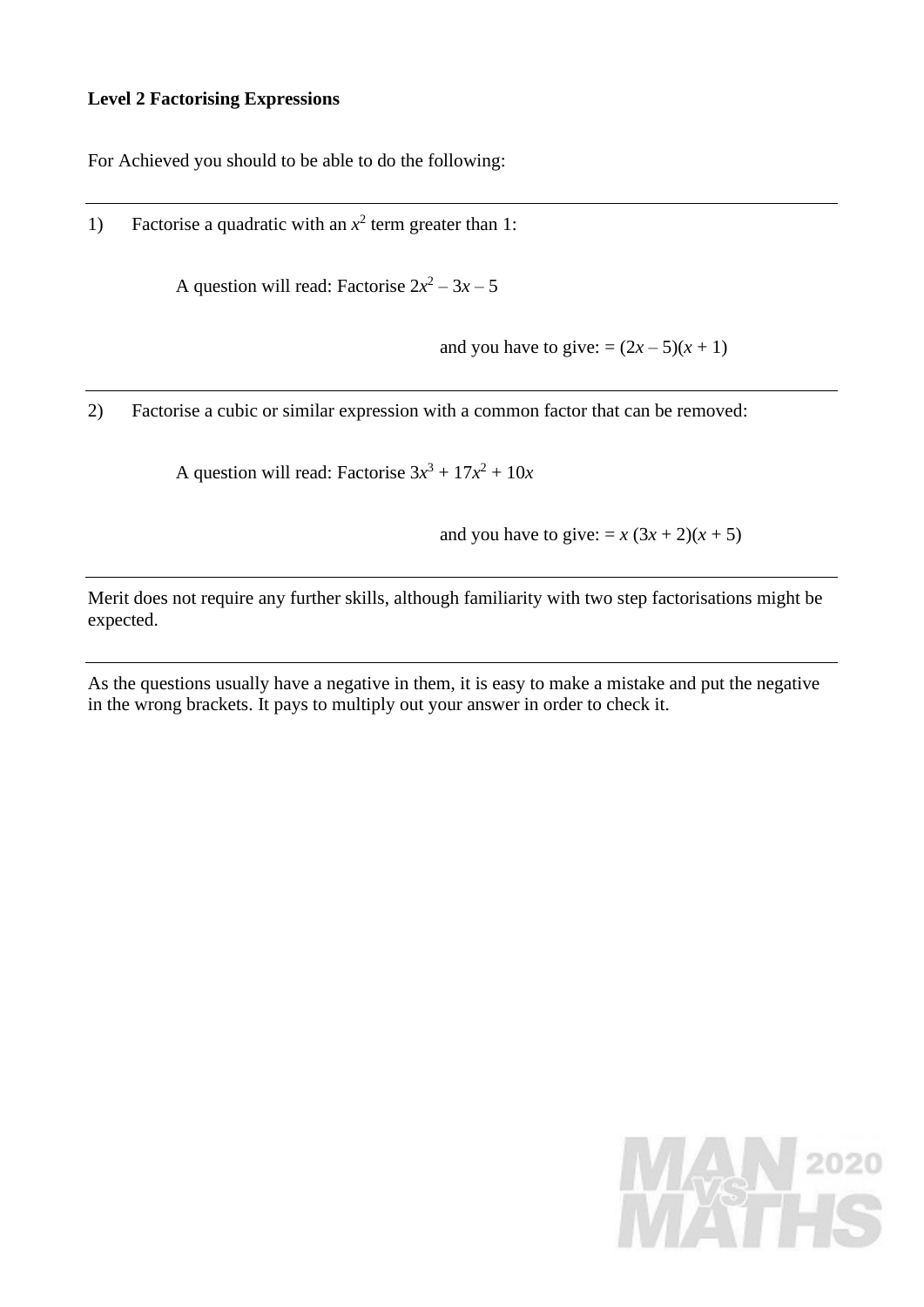## **Steps for Factorising Quadratics**

Write the quadratic in the form  $ax^2 + bx + c$ .

The graphics calculator will solve an equation of form  $ax^2 + bx + c = 0$ .

 $12x^2$ has solutions  $x = 0.6667$  and  $x = -0.25$ 

When factorising you don't want those solutions. Instead you need the term  $x -$  solution = 0. We get this by placing the **negatives** of those solutions into brackets with the *a* term in front.

 $12x^2$  $= 12 (x - 0.6667) (x + 0.25)$ 

The leading term is now multiplied into the brackets in such a way to give whole numbers throughout.

12 
$$
(x - 0.6667) (x + 0.25)
$$
  
= 3  $(x - 0.6667) \times 4 (x + 0.25)$   
=  $(3x - 2) (4x + 1)$ 

It pays to check the result by either substituting in a value (such as  $x = 10$ ) to both start and finish, or by expanding the answer to ensure you get the start terms back.

If the quadratic calculator only gives one solution, then the answer is a square.

$$
16x2-40x + 25 = 0
$$
 has solution  $x = 1.25$   
= 16 (x – 1.25) (x – 1.25)  
= 4 (x – 1.25) × 4 (x – 1.25)  
= (4x – 5)<sup>2</sup>

 $\Theta$  Don't be tempted to shortcut steps: all quadratics need to be properly factorised.

$$
x^{2} - y^{2} \neq (x - y)^{2}
$$
 because  $(x - y)^{2} = (x - y)(x - y) = x^{2} - 2xy - y^{2}$ 

Taking the square root of a squared term gives both a positive and negative answer.

 $x^2 = 4$   $\implies x = \pm 2$  and  $(x - 4)^2 = 9$   $\implies x - 4 = \pm 3$   $\implies x = 1$  or  $x = 7$ 

 $\bullet$  If given a cubic expression (i.e. with a  $x^3$  term), the same steps are carried out, as your calculator will factorise cubics as well.

$$
4x3 + 20x2 + 31x + 15
$$
  
= 4 (x + 1) (x + 1.5) (x + 2.5)  
= (x + 1) (2x + 3) (2x + 5)  
Multiplying in the 4 to remove the fractions

 $\Theta$  Potentially other common factors might need to be removed before starting to factorise the standard terms.

> $4x^2y - 5xy + 6y$  $= y (4x^2)$ then factorise the bracketed part as normal  $= y (4x + 3) (x - 2)$

 (Merit) Some expressions require two steps of factorisation. They can be recognised by the way they start as four terms with common factors throughout.

 $6ac + 2ad + 3bc + bd$  =  $2a(3c + d) + b(3c + d)$  =  $(2a + b)(3c + d)$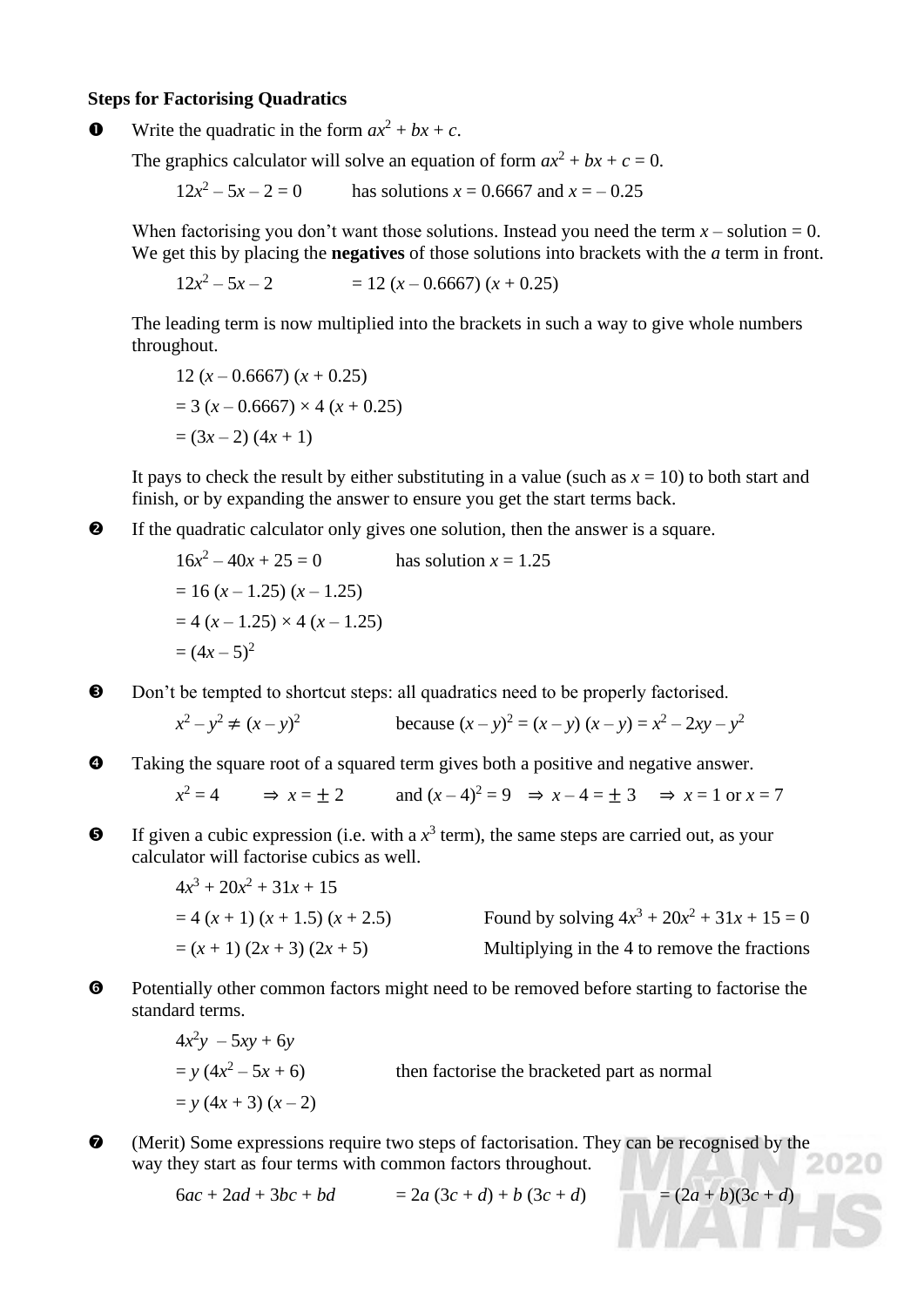# **Level 2 Solving Equations**

For Achieved you should to be able to do the following:

1) Solve linear equations, especially in the form of algebraic fractions:

A question will read: Solve  $\frac{4x + 6}{1}$  $\frac{+6}{4} = \frac{x+10}{5}$ 5

> and you have to give:  $x = \frac{5}{8}$ 8

2) Solve linear inequations:

A question will read: Solve  $x - 2 > 5x + 8$ 

and you have to give:  $x < -2.5$ 

3) Solve quadratic equations:

A question will read: Solve  $2x^2 = 3x + 5$ 

and you have to give:  $x = -1$  or  $x = 2.5$ 

4) Solve linear simultaneous equations:

A question will read: Solve  $y = 3x + 5$  and  $y = 5x + 4$ 

and you have to give:  $x = 0.5$ ,  $y = 6.5$ 

Excellence requires understanding of the quadratic formula and the determinant,  $\Delta = b^2 - 4ac$ , for finding the number of roots of a quadratic.

Solutions can be given in either fractional or decimal form, but must include the full answer (both answers for a quadratic and both *x* and *y* for a simultaneous equation).

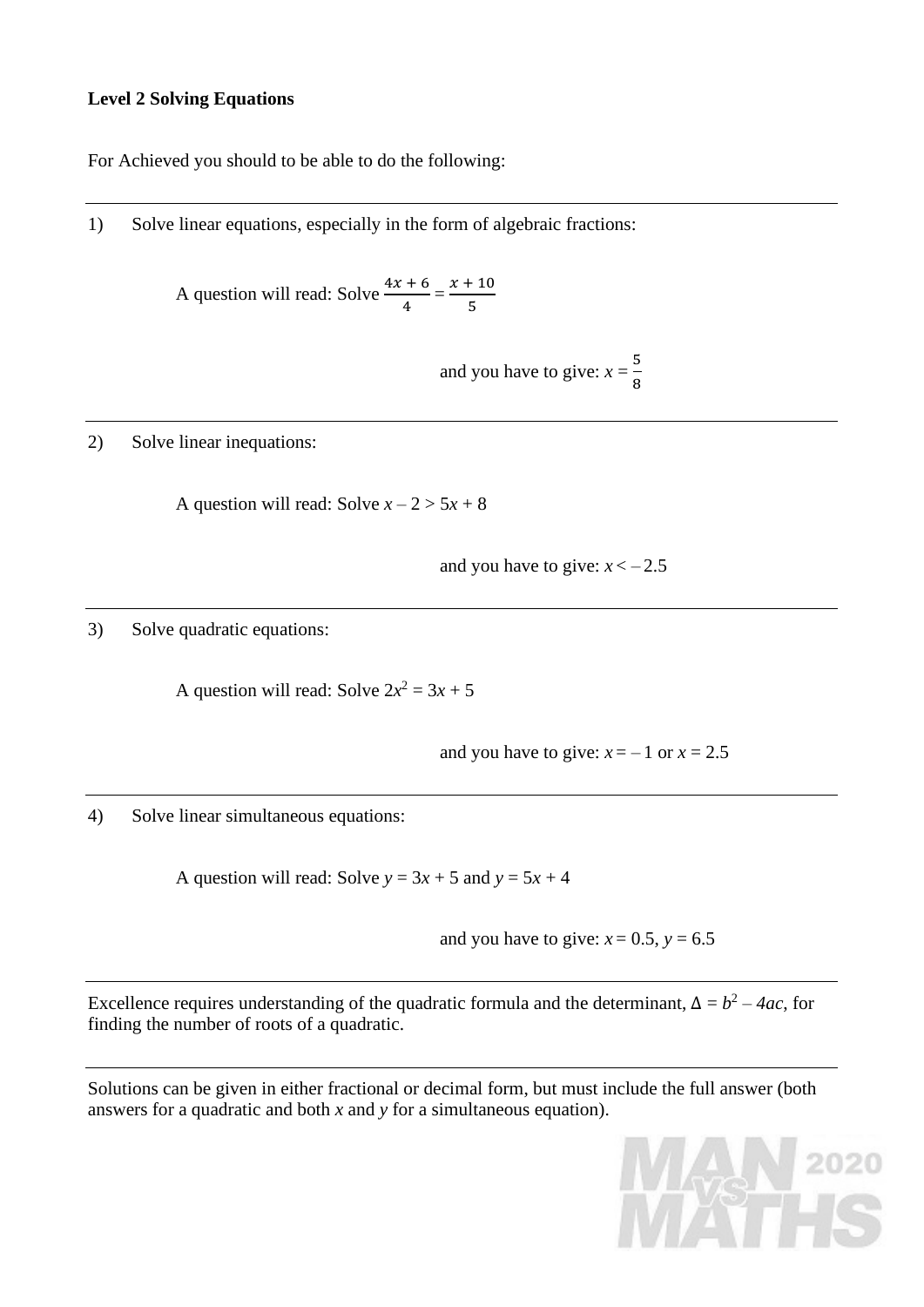#### **Basics for Solving**

- All the techniques from Year 11 are expected, but need to be much more quickly applied. You cannot progress with Year 12 until you are capable of quickly solving simple equations.
- To remove a fraction multiply **all** of both sides by the denominator.

$$
\frac{5x+6}{4} = x+5 \qquad \Rightarrow 5x+6 = 4(x+5) \qquad \Rightarrow 5x+6 = 4x+20 \text{ etc}
$$

This includes if the bottom line includes variables.

$$
\frac{2x+3}{4x+7} = x+1 \qquad \Rightarrow 2x+3 = (4x+7)(x+1) \qquad \Rightarrow 2x+3 = 4x^2+11x+7 \text{ etc}
$$

When both sides are a fraction this process is sometimes called "cross multiplying" but this is the work of the Devil and to be avoided as a rote process. Take all questions involving two fractions on their merits – do **not** be tempted to cross-multiply automatically.

$$
\frac{x+6}{3} = \frac{2x+1}{5} \implies 5(x+6) = 3(2x+1) \implies 5x+30 = 6x+3
$$

 $\bullet$  Inequations are solved by the same rearrangements as for equations, whether  $\lt$ ,  $\gt$ ,  $\leq$  or  $\geq$ .

$$
a-5>16 \qquad \Rightarrow a>16+5 \qquad \Rightarrow a>21
$$

The sign of an inequation is swapped if

(a) both sides are multiplied or divided by a negative (**not** just if the answer is negative).

$$
-10 x > 15 \qquad \Rightarrow x < 15 \div 10 \qquad \Rightarrow x < 1.5
$$

(b) if two fractions are inverted (rare). You are better to multiply out in these cases.

$$
\frac{1}{4x} > \frac{2}{5x} \qquad \qquad \Rightarrow \frac{4x}{1} < \frac{5x}{2}
$$

(c) when the sides of the equation are swapped.

$$
a+7>b \qquad \Rightarrow b
$$

If care is taken, it is almost always possible to solve an inequation so that no negative terms arise and the sign never needs to be swapped.

$$
3x > 4x - 15 \qquad \Rightarrow 0 + 15 > 4x - 3x \qquad \Rightarrow 15 > x
$$

 Quadratic equations need to be recognised as such, then solved on the calculator (in "Equations" then "Polynomial" and the "Degree" is the highest power). Care is needed to rearrange the equation to the correct format first.

> $2x^2 + 3x = 20$   $\Rightarrow 2x$  $\Rightarrow 2x^2 + 3x - 20 = 0$   $\Rightarrow x = -4 \text{ or } x = 2.5$

 Simultaneous linear equations can be solved by rewriting the equations to the appropriate form and solving on the calculator.

$$
y = 3x + 5
$$
 and  $y = 5x + 4$  needs to be formed as  $-3x + y = 5$  and  $-5x + y = 4$ 

 (Merit) When asked to simplify an complex fraction with a quadratic term, there will always be a common factor. But when asked to solve a similar looking situation there won't be a common term, so you need to multiply across the bottom term rather than try to cancel first.

WAN 2020

$$
\frac{x^2 + 5x + 3}{4x + 7} = 4 \qquad \Rightarrow x^2 + 5x + 3 = 4(4x + 7) \qquad \text{etc}
$$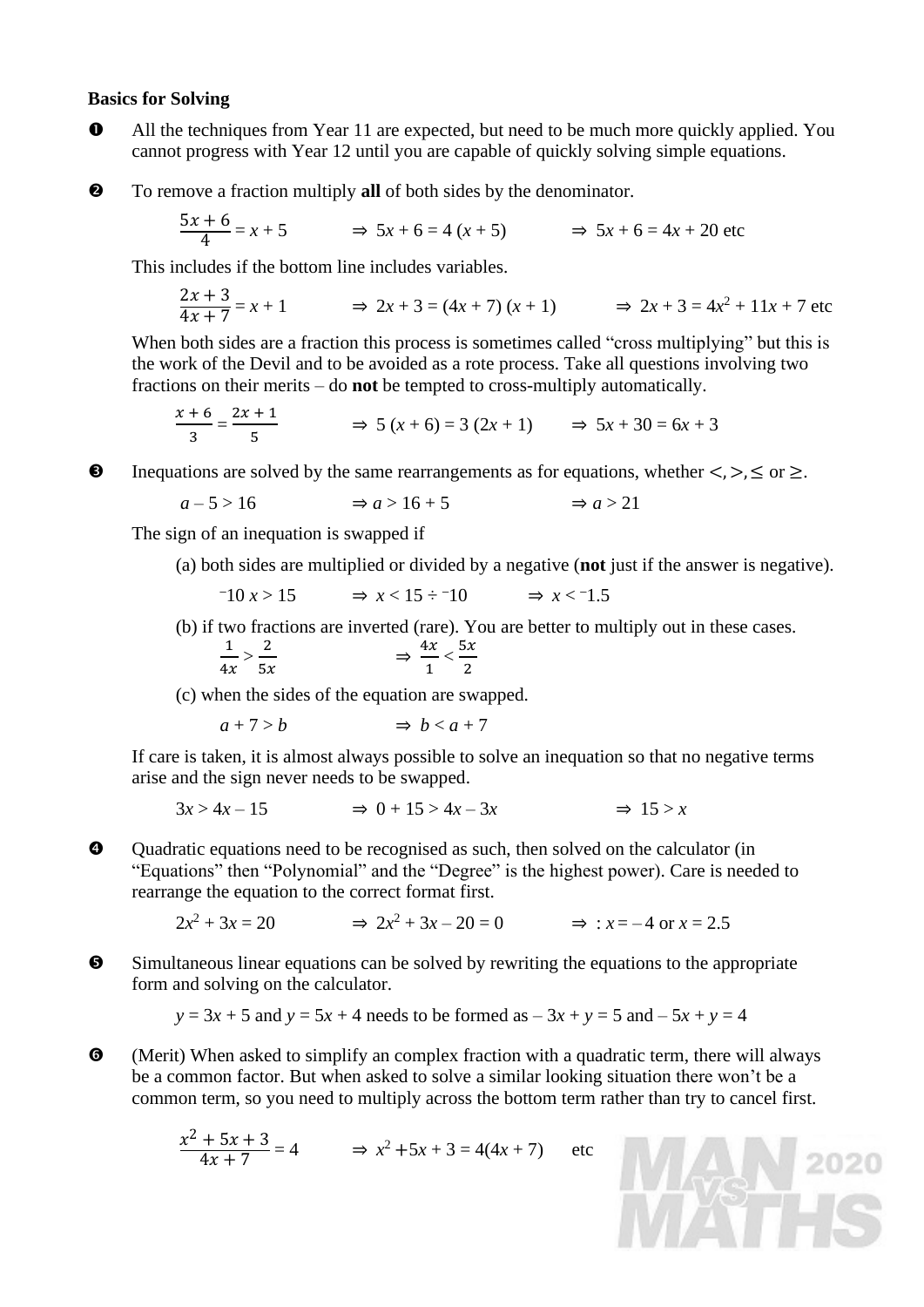# **Level 2 Logarithms**

For Achieved you should to be able to do the following:

1) Solve simple equations based on the use of " If  $y = b^x$  then  $x = \log_b(y)$ ":

A question will read: Solve  $\log_x(64) = 2$ 

and you have to give:  $x = 8$ 

2) Simplify terms using the three log rearrangements given:

A question will read: Simplify to one term  $\log_b(xy) - 3 \log_b(x)$ 

and you have to give:  $= \log_b(\frac{y}{x^2})$  $\frac{y}{x^2}$ 

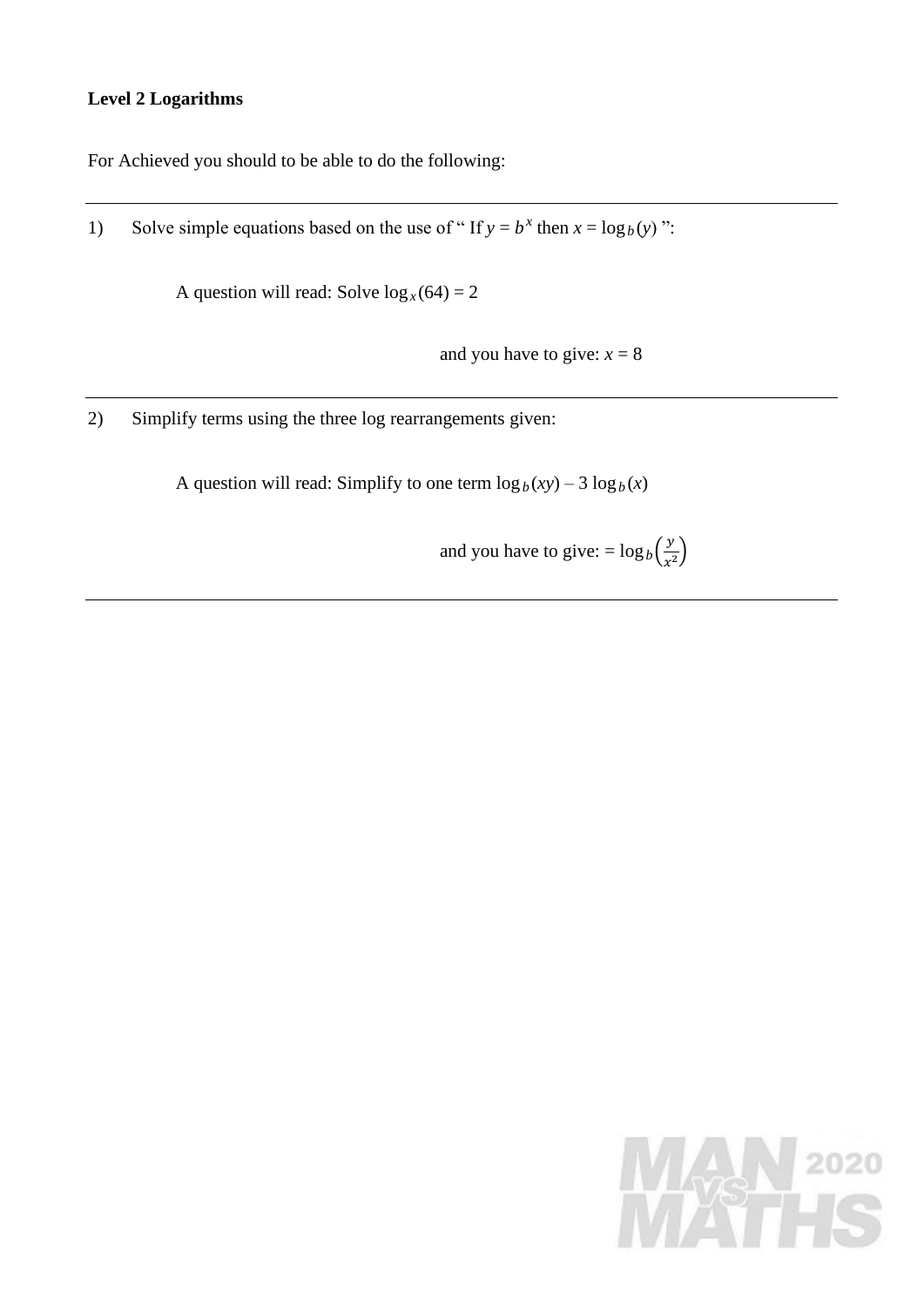## **Basics for Logarithms**

**O** For any question of the type "Solve  $x = log_b(y)$ " you rearrange the unknowns to remove the log by using the relationship "If  $y = b^x$  then  $x = \log_b(y)$ " – given on the formula sheet.

$$
\log_{x}(64) = 6 \qquad \Rightarrow \begin{array}{lcl}\n6 & = & \log_{x}(64) \\
\downarrow & & \downarrow \downarrow \\
x = & \log_{b}(y)\n\end{array}\n\qquad \Rightarrow \begin{array}{lcl}\n64 = x^{6} \\
\uparrow & \uparrow \uparrow \\
y = b^{x}\n\end{array}\n\qquad \Rightarrow x = \sqrt[6]{64} \qquad \Rightarrow x = 2
$$
\n
$$
\begin{array}{lcl}\n\log_{5}(x) & \downarrow & \downarrow \\
x = & \log_{b}(y)\n\end{array}\n\qquad \Rightarrow \begin{array}{lcl}\nx = \frac{5}{4} \\
\uparrow & \uparrow \uparrow \\
y = b^{x}\n\end{array}\n\qquad \Rightarrow x = 625
$$

Note: you need to know how to use the power ( $\wedge$  or  $y^x$ ) and root ( $\sqrt[x]{\vee}$ ) buttons on your calculators in order to solve these.

 $\bullet$  For questions asking you to simplify several log terms into one log term, there are three rules.

1) A multiplier in front becomes a power inside the log. (Note this one is given on the formula sheet, but the other two are not.)

 $log(x^n) = n log(x)$ 

2) Any additions on the outside become multiplications inside the log term.

 $\log(x) + \log(y) = \log(xy)$ 

3) Any subtractions on the outside become divisions inside the log term.

$$
\log(x) - \log(y) = \log(\frac{x}{y})
$$

It is important to use remove the multipliers in front as the first step in any simplification.

$$
2\log_b(a) - \log_b(b) = \log_b(a^2) - \log_b(b) = \log_b\left(\frac{a^2}{b}\right)
$$

**9** Be careful to apply any use of " $\log_b(x^n) = n \log_b(x)$ " to the **whole** term inside the bracket.

$$
2\log_b(4x) = \log_b((4x)^2) = \log_b(16x^2)
$$

Make sure that any terms inside the final brackets are fully simplified in your answer.

$$
3 \log_b(a) - 2 \log_b(2a) = \log_b(a^3) - \log_b((2a)^2) = \log_b(a^3) - \log_b(4a^2)
$$
  
=  $\log_b\left(\frac{a^3}{4a^2}\right) = \log_b\left(\frac{a}{4}\right)$ 

This applies to numerical examples too, where any squares, divisions and multiplications must be completed.

 $\log_b(12) - 2 \log_b(2) = \log_b(12) - \log_b(2^2) = \log_b(2)$  $=$ log<sub>b</sub> $(3)$ 

2020

 You can only calculate the final numerical value of a log if you know the base it is in. An answer of form " $\log_b(5)$ " cannot be simplified until you know the base, *b*. Most log manipulation questions will therefore end up with the answer still in log form.

Your calculators only give logs to base 10 ("log" button) and base *e* ("ln" button).

 (Merit) To calculate a log value in a known base, it helps to memorise the formula for changing them into base 10, so they can be done quickly on the calculator.

$$
\log_b(a) = \frac{\log_{10}a}{\log_{10}b}
$$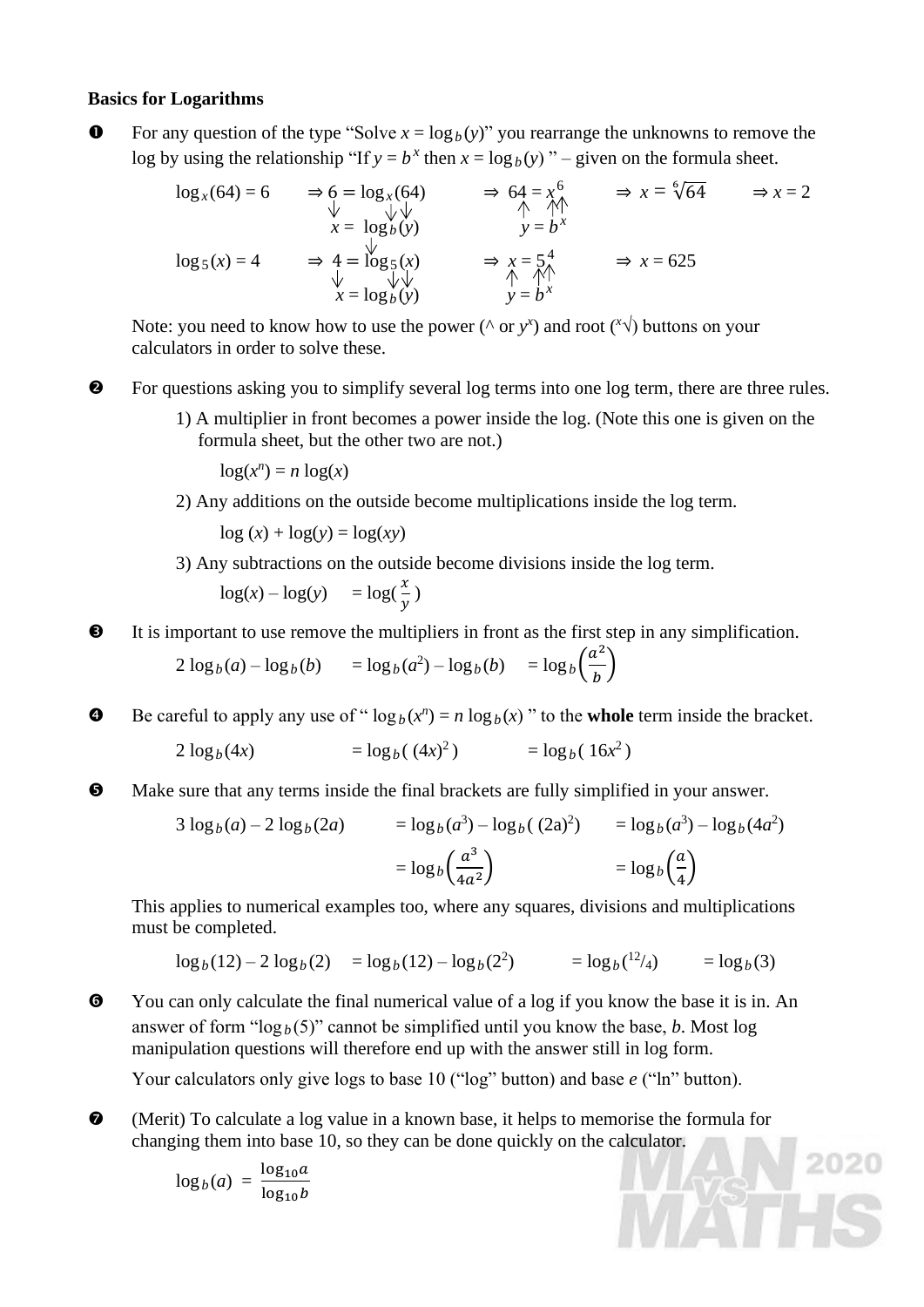## **Level 2 Exponential Equations**

For Achieved you should to be able to do the following:

1) Solve the simplest exponential equations:

A question will read: Solve  $7 = 3^x$ 

and you have to give:  $x = 1.771$ 

2) Put values into more complex equations and interpret the results in context:

A question will read: If a value is given by  $V = 200 \times (1.09)^t$  find the value at 5 years

and you have to give:  $V = $307.72$ 

Merit includes the ability to solve equations of the form  $8 = 5 \times 4^{x}$  by algebraic methods.

You should also be able to form equations for exponential growth of the form:

 $end = start \times rate^{time}$ 

and recognise what each portion of the equation does.

Merit includes the ability to write and solve equations of the form  $8 = 5 \times 4^{x}$ , often from context.

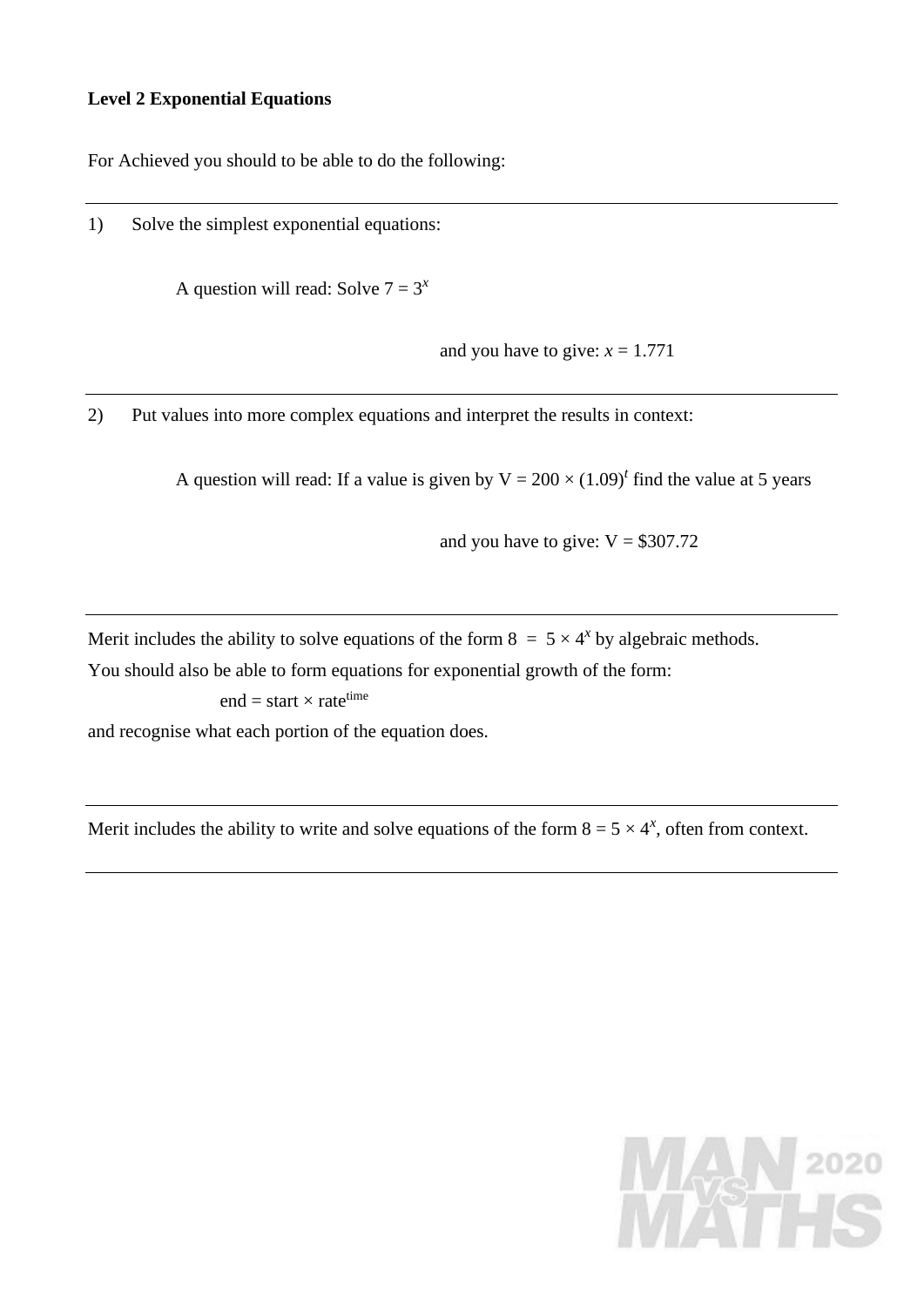#### **Basics for Exponential Equations**

- Any problem where the unknown is an exponent will generally have to be solved using logs.
- If it is an equation where the only unknown is a power, then by taking the log of both sides of an equation and then applying  $log(x^n) = n log(x)$ , one removes the exponent part of the equation, making it solvable using normal linear algebra.

$$
4x = 14 \Rightarrow \log(4x) = \log 14 \Rightarrow x \log(4) = \log(14)
$$
  

$$
\Rightarrow x = \log(14) \div \log(4) \Rightarrow x = 1.90
$$

 $\Theta$  (Merit) Equations of the form  $8 = 5 \times 4^x$  are solved by the same method with one more step, basically removing the extra term.

> $8 = 5 \times 4^x$ 8 5  $= 4^x$   $\Rightarrow \log_{10}(1.6) = \log_{10}(4^x)$  $\Rightarrow$  log(1.6) = *x* log(4)  $\Rightarrow$  *x* = log(1.6)  $\div$  log(4) = 0.339

They can also be solved by a related method, using log manipulation.

$$
8 = 5 \times 4^x \qquad \Rightarrow \log_{10}(8) = \log_{10}(5 \times 4^x) \qquad \Rightarrow \log(8) = \log(5) + x \log(4)
$$
  

$$
\Rightarrow x = (\log 8 - \log 5) \div \log 4 \qquad \Rightarrow x = 0.339
$$

 (Merit) You may be asked to write an exponential equation first, before solving. They can be simplified to the general form of:

end value = start value  $\times$  (1 + change)<sup>time</sup>

The change has to be expressed as a decimal, although often given as a % in the question. Any losses are negative changes.

e.g. If a \$20,000 car loses 5% per year, the start value is 20,000 and the change is –0.05 value =  $20,000 \times (1 - 0.05)^t$  which can be simplified inside the bracket value =  $20,000 \times 0.95^t$ 

 (Excellence) If the amount to be calculated is for a change in value from a period which is not that of  $t = 0$ , then a more complicated equation emerges.

e.g. the change in value for the car above between time 1 and time 2 is

change = value at time  $1 -$ value at time 2

 $= 20,000 \times (1 - 0.05)^{t} - 20,000 \times (1 - 0.05)^{t}$ 

$$
= 20,000 \times [(1 - 0.05)^{t1} - (1 - 0.05)^{t2}]
$$

 $= 20,000 \times (1 - 0.05)^{t} \times (1 - 0.05)^{t^2 - t}$ 

(because  $x^a - x^b = x^a(1 - x^{b-a})$  as we are factoring out the common  $x^a$  term)

or instead it can be rearranged as

change = 
$$
20,000 \times (1 - 0.05)^{t1} \times (0.05 - 1)^{t1 - t2}
$$

(because  $x^a - x^b = x^b(x^{b-a}-1)$  as we are factoring out the common  $x^b$  term)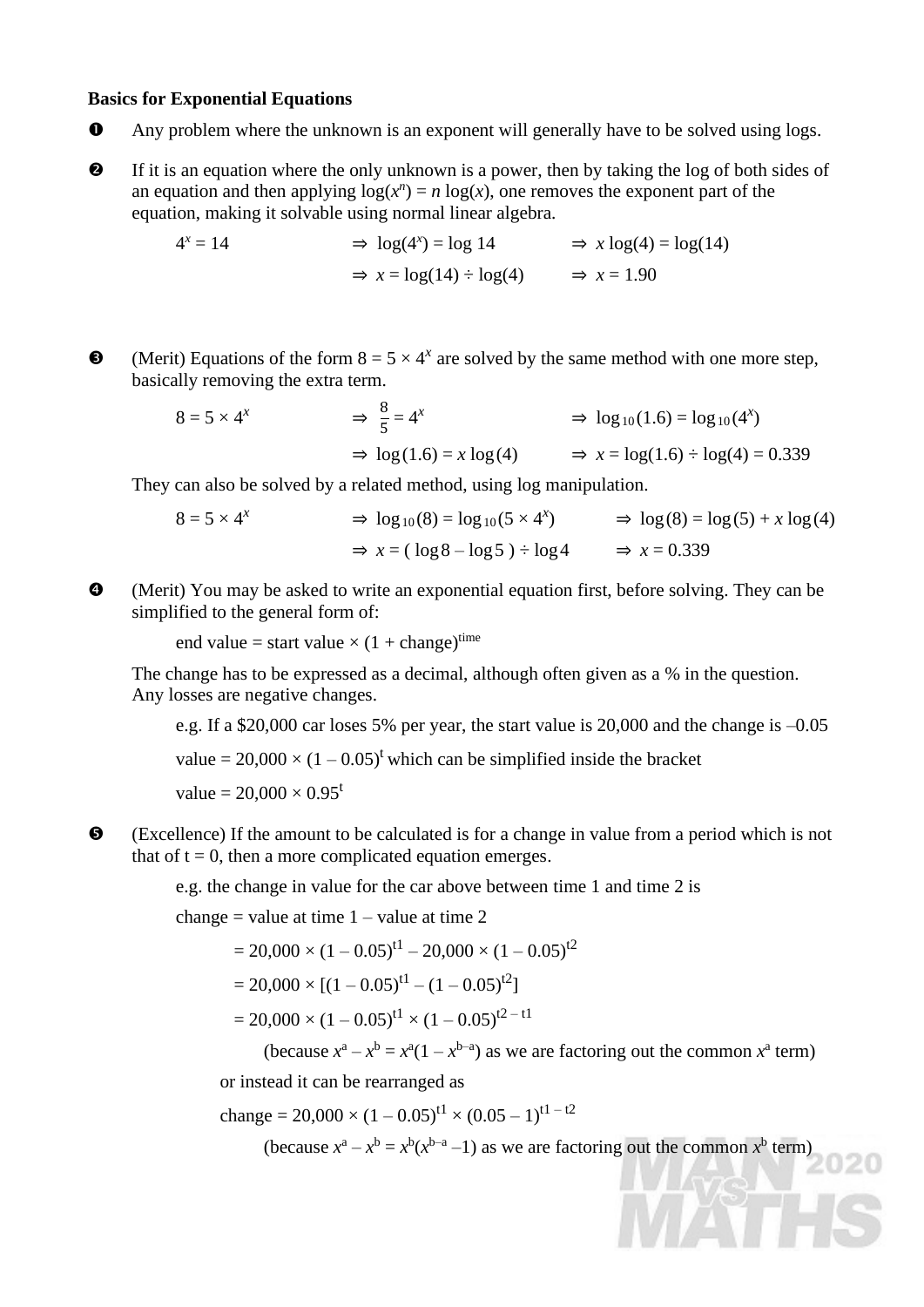## **Level 2 Using the Quadratic Formula**

For Achieved you should to be able to do the following:

1) Find the solutions to a quadratic by hand using the quadratic formula  $x = \frac{-b \pm \sqrt{b^2 - 4ac}}{2a}$  $\frac{7b-1ac}{2a}$ .

A question will read: Solve  $2x^2 + 3x - 2 = 0$  using the quadratic formula

and you have to give:  $x = 0.5$  and  $-2$ 

Merit includes recognising that a situation would need expanding or simplification first, to get a suitable form for solving e.g. solve  $x^2 + 4x + 6 = 5x^2 + 2x + 17$ .

Excellence includes the ability to do this with one or more of the parameters *a*, *b* or *c* given as a variable e.g. solve  $x^2 + kx + k^2 = 0$ .

Excellence students must also be able to apply the discriminant,  $b^2 - 4ac$ , to solving quadratics.